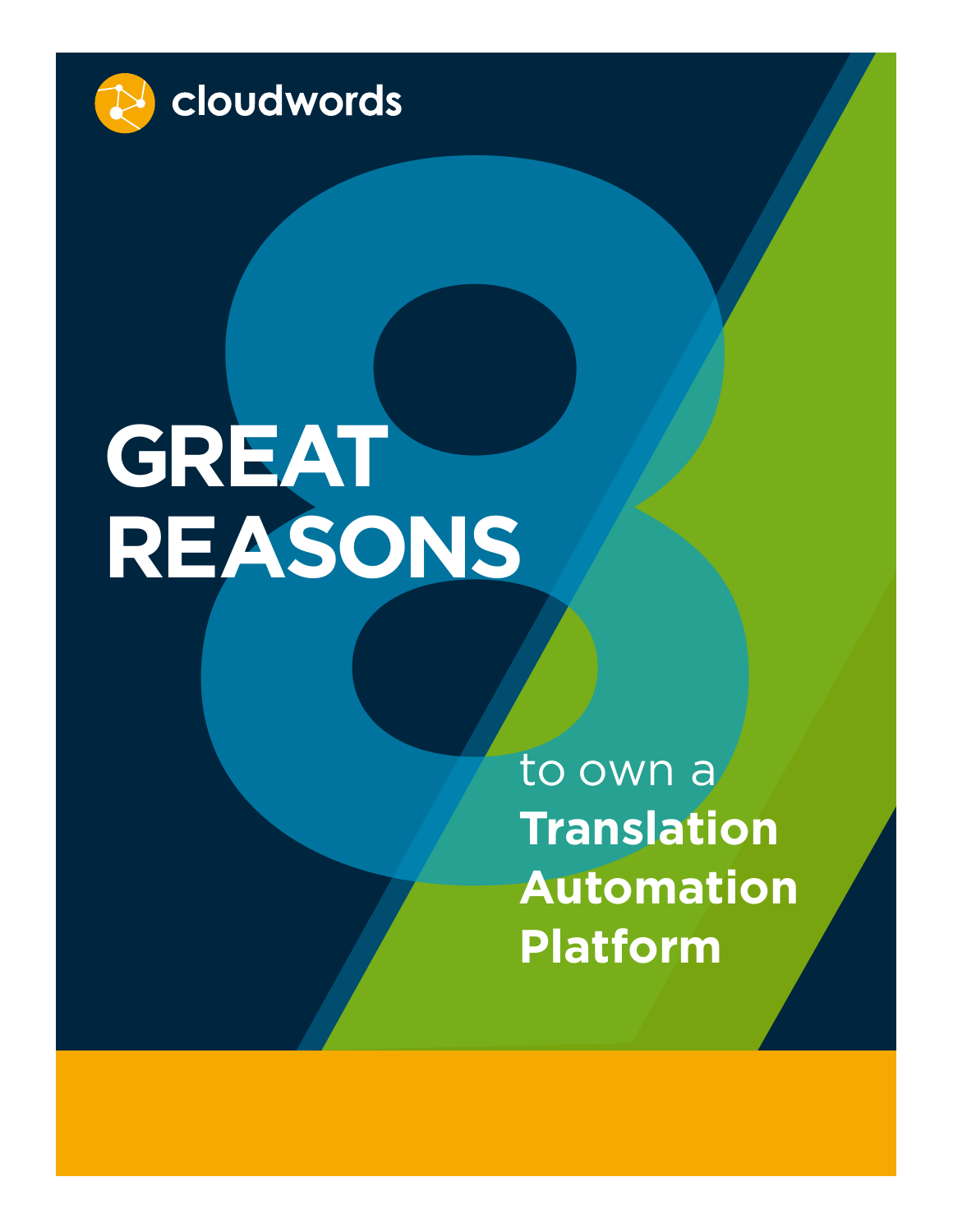## **CREASE #1 INCREASE CONVERSION RATES**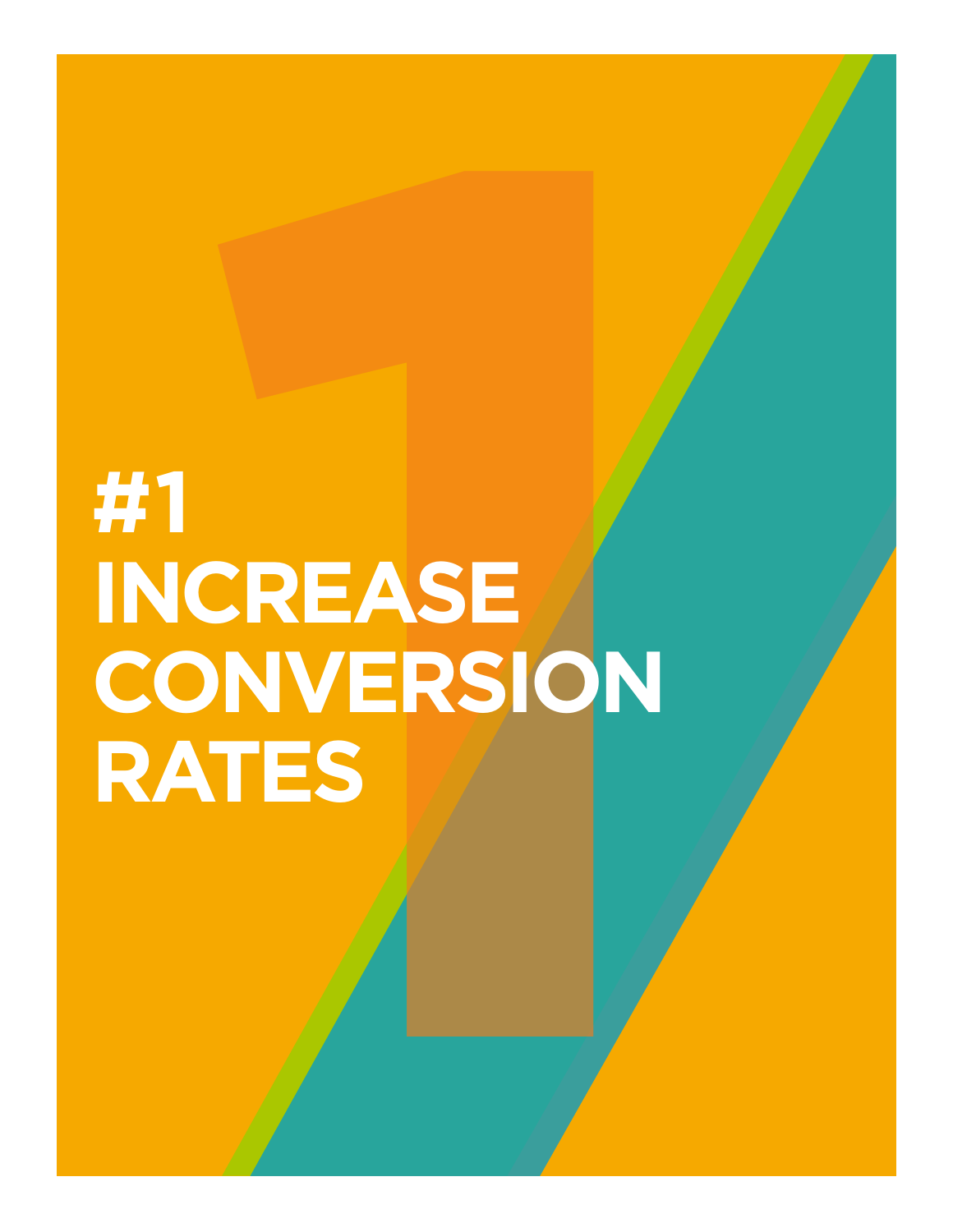

If only **25%** of the global market can read this sentence, and conversions are **34%** more likely in a native language, you stand to gain much more business by translating and localizing content.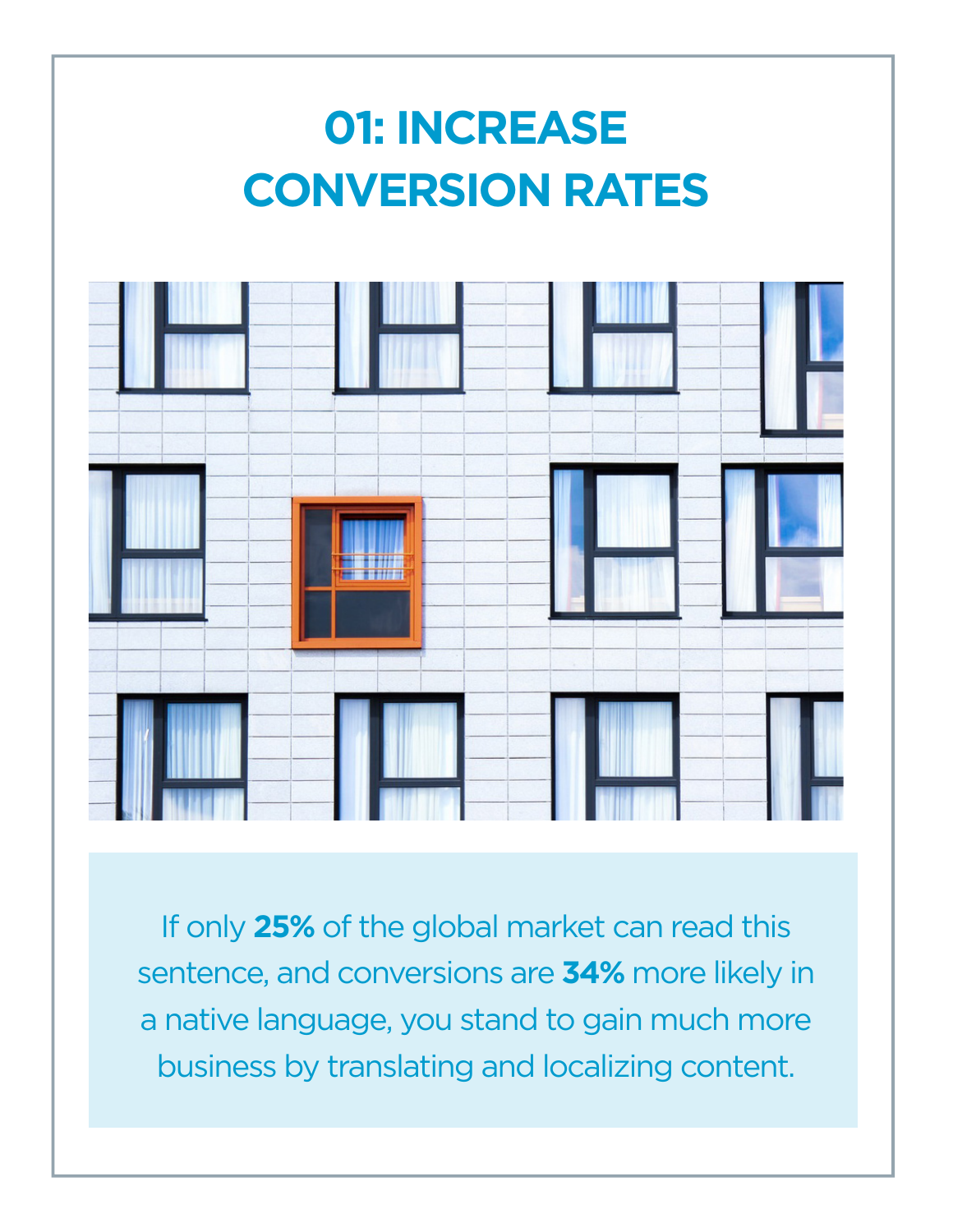**2<br>
2<br>
NTEGRATE<br>
XISTING<br>
ONTENT<br>
LARKETING<br>
ECHNOLOGY<br>
YSTEMS #2 INTEGRATE EXISTING CONTENT MARKETING TECHNOLOGY SYSTEMS**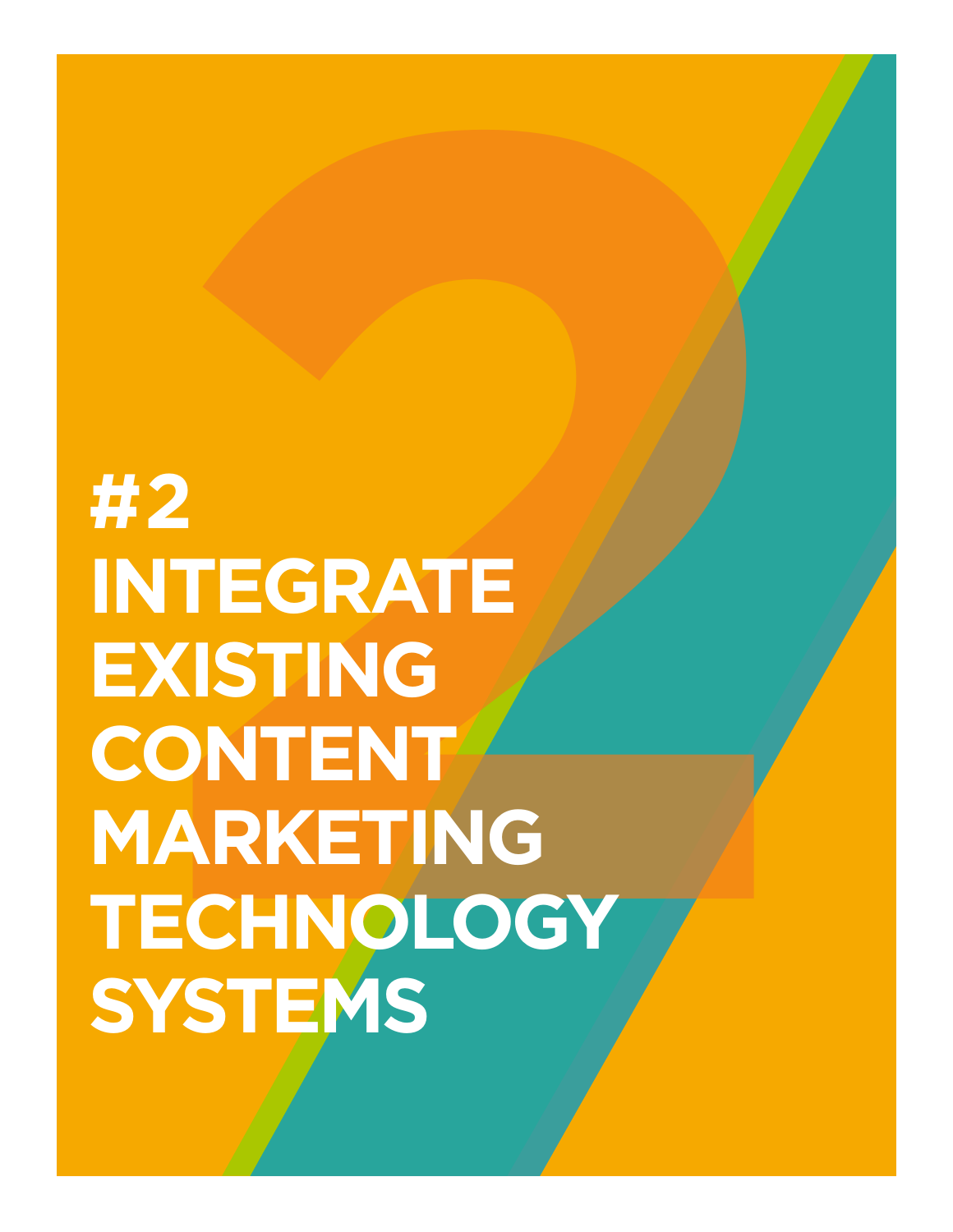### **02: INTEGRATE WITH EXISTING CONTENT & MARKETING TECHNOLOGY SYSTEMS**



A **TAP** fully, easily & quickly integrates with your current systems. As a pure-SaaS, cloud-based solution allows you to speak the languages of customers & automates the discussion between your existing content and marketing systems.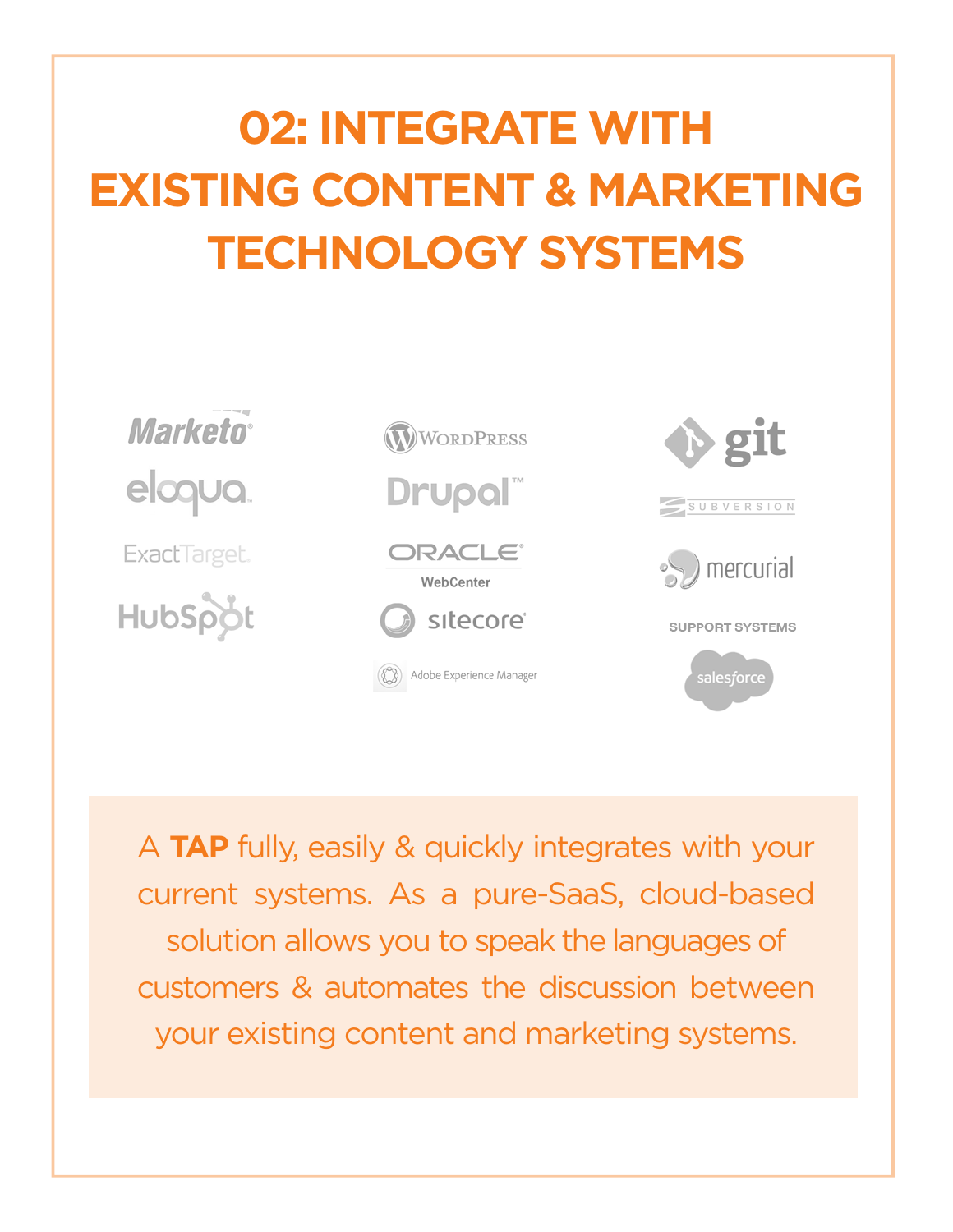### **#3**<br>
UPDATE<br>
ASSETS IN<br>
DEPLOYMENT-<br>
READY MODE **#3 UPDATE ASSETS IN DEPLOYMENT-READY MODE**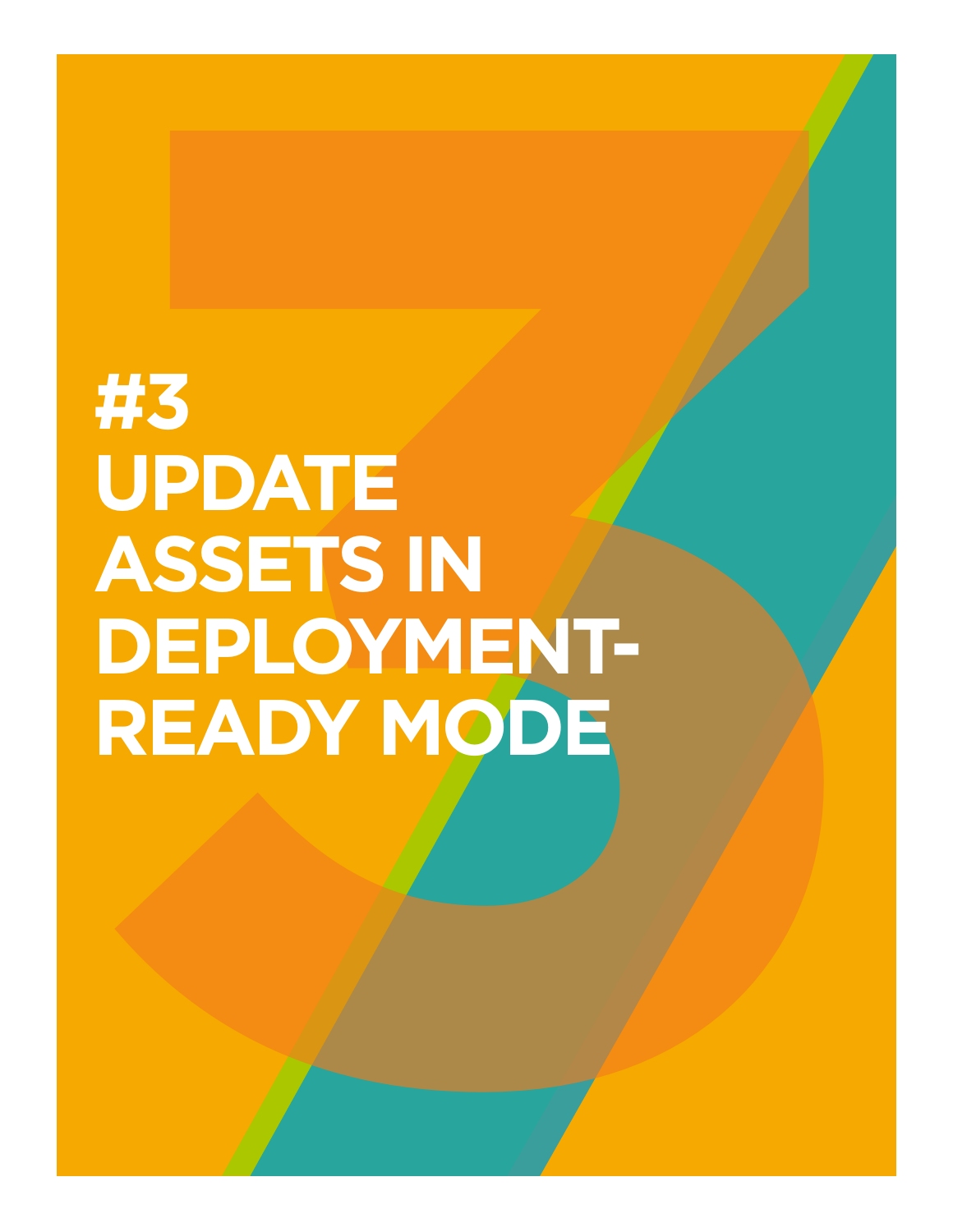### **03: UPDATE ASSETS IN DEPLOYMENT-READY MODE**



As content is translated and formatted, only a **TAP** will create it in a form that is constantly deployment-ready. Once content is approved, it can be launched immediately. In addition to skipping multiple manual steps, you can skip a design round because **TAPs** allow for in-context review of all translations in a line-by-line or in-content format. Translation and design are not separated.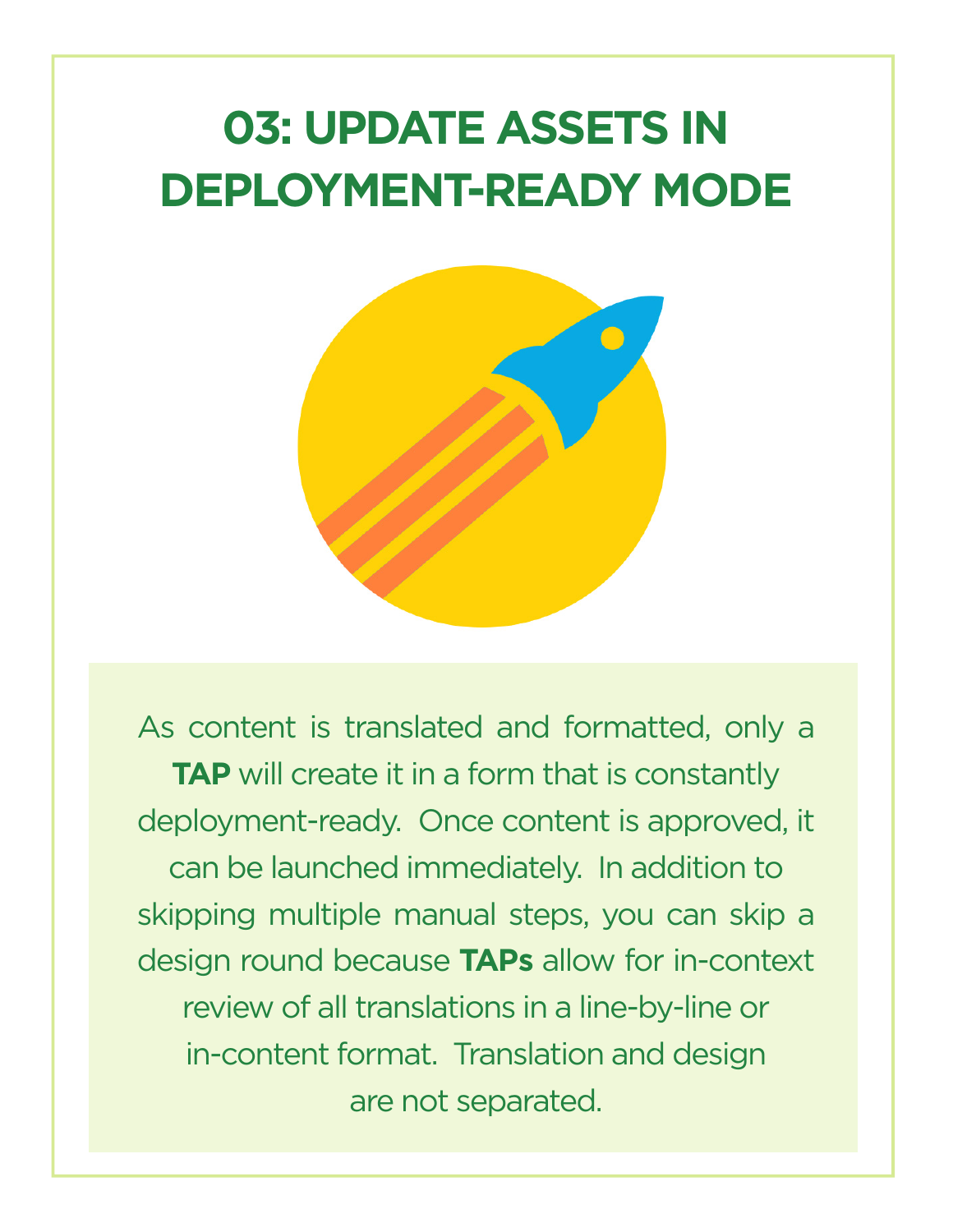## **HA<br>
GET<br>
TO MARKET<br>
FASTER #4 GET TO MARKET FASTER**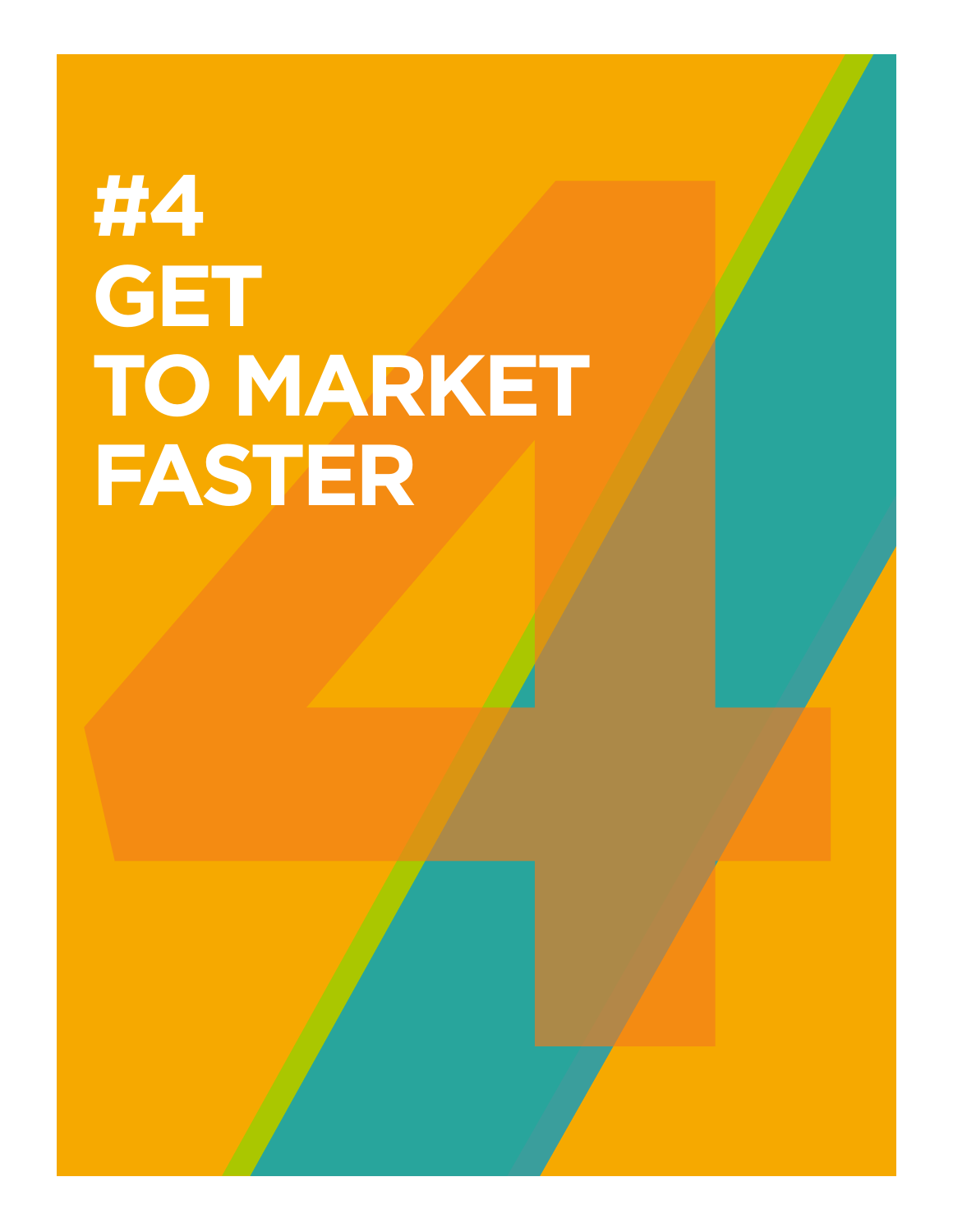### **04: GET TO MARKET FASTER**



With a **TAP**, major economies are achieved by storing approved translations in the accessible cloud, and by monitoring versions, approvals and workflow. Average speed to market is **80%** faster as a result. Cloudwords customers can translate into any of **82** languages in as few as three days.

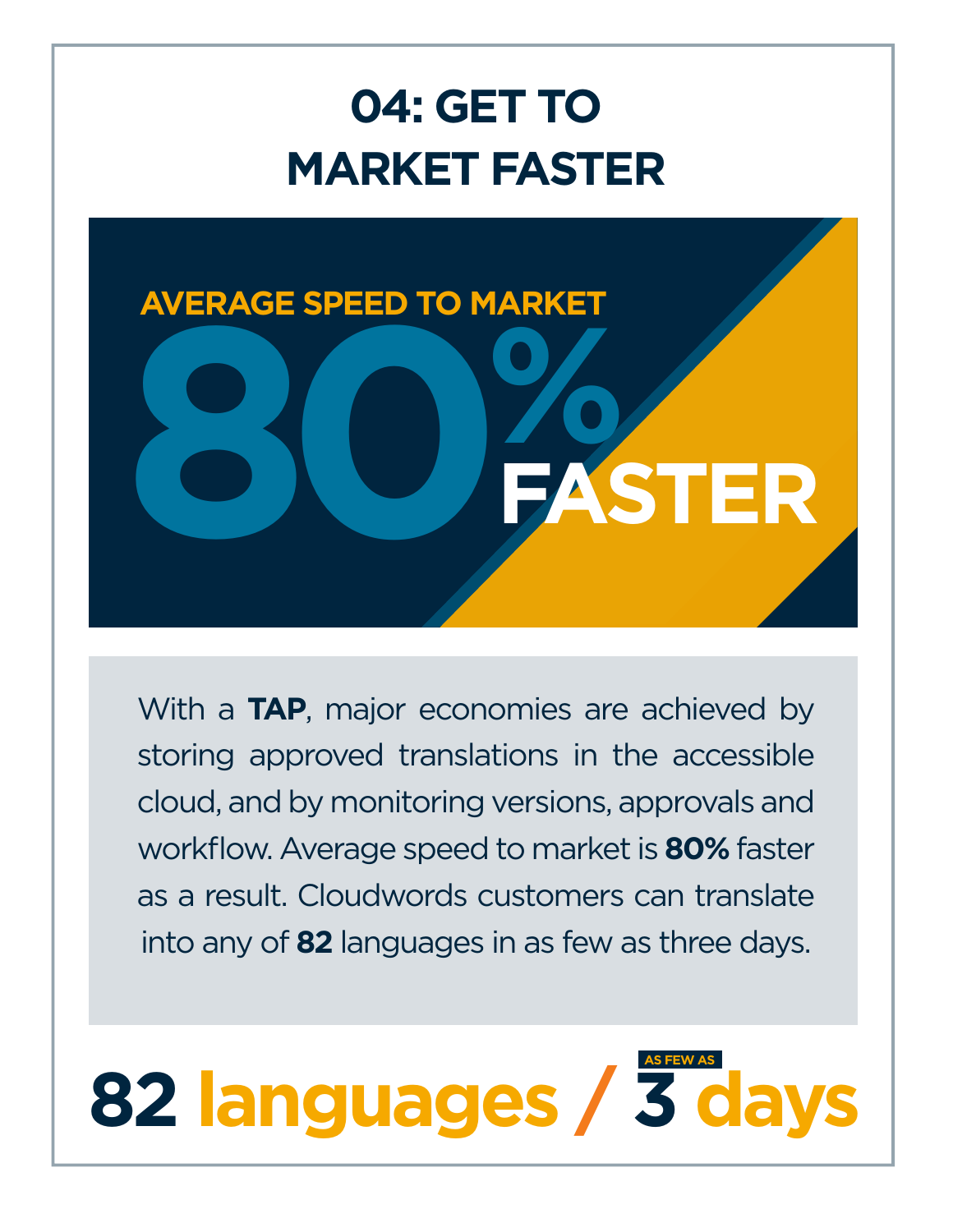## **5**<br>REDUCE<br>ERRORS<br>RISK. **#5 REDUCE ERRORS & RISK.**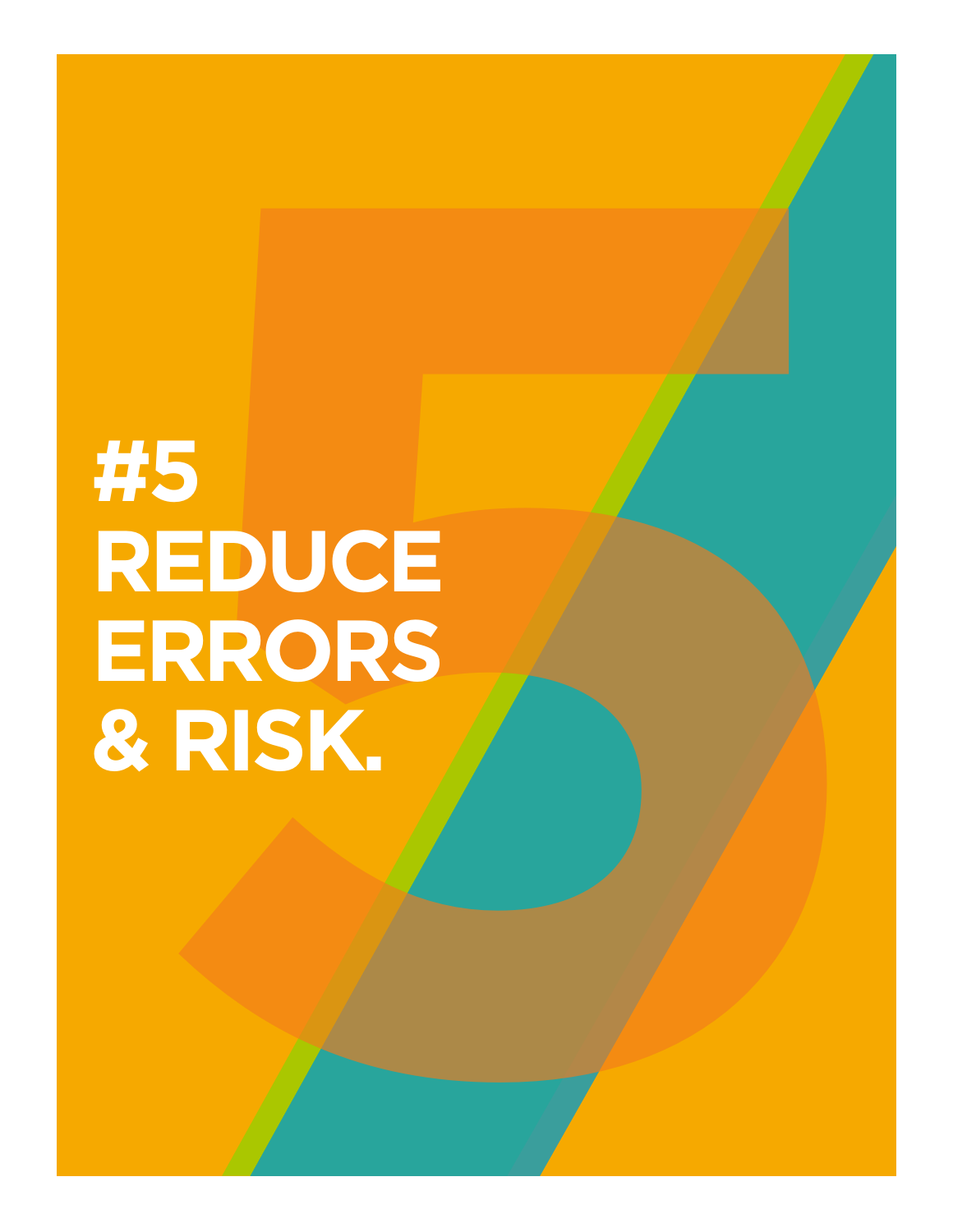### **05: REDUCE ERRORS & RISK.**



A **TAP** provides a complete audit trail and version control for all of your translation projects. No more rogue translations! Thanks to **Cloudwords' Translation Memory,** there are 20% fewer words to translate. Better workflow and a universal memory means fewer duplicate, time-consuming and inconsistent efforts.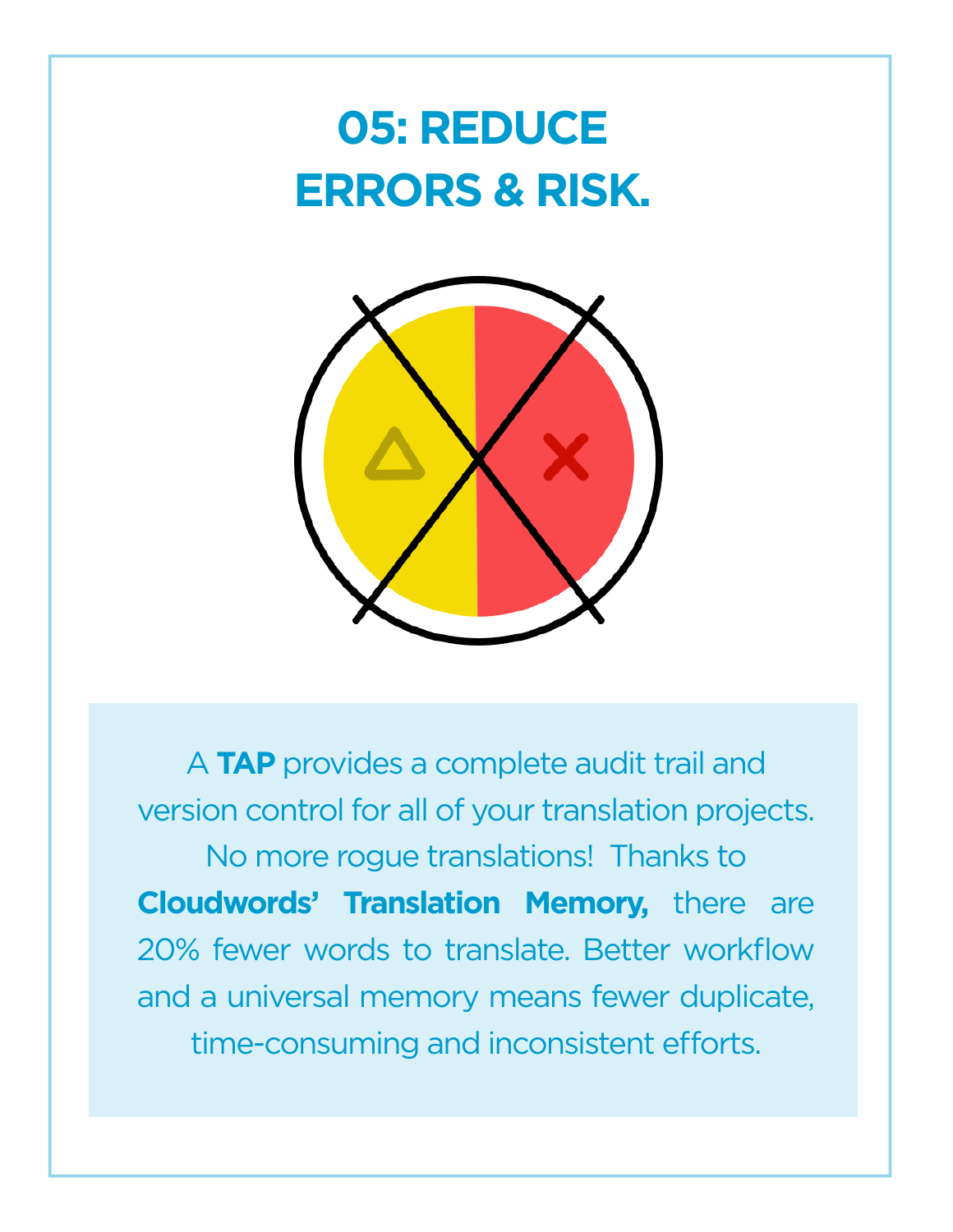## **#6<br>
ADD ACCOUNT-<br>
ABILITY &<br>
COLLABORATION #6 ADD ACCOUNT-ABILITY & COLLABORATION**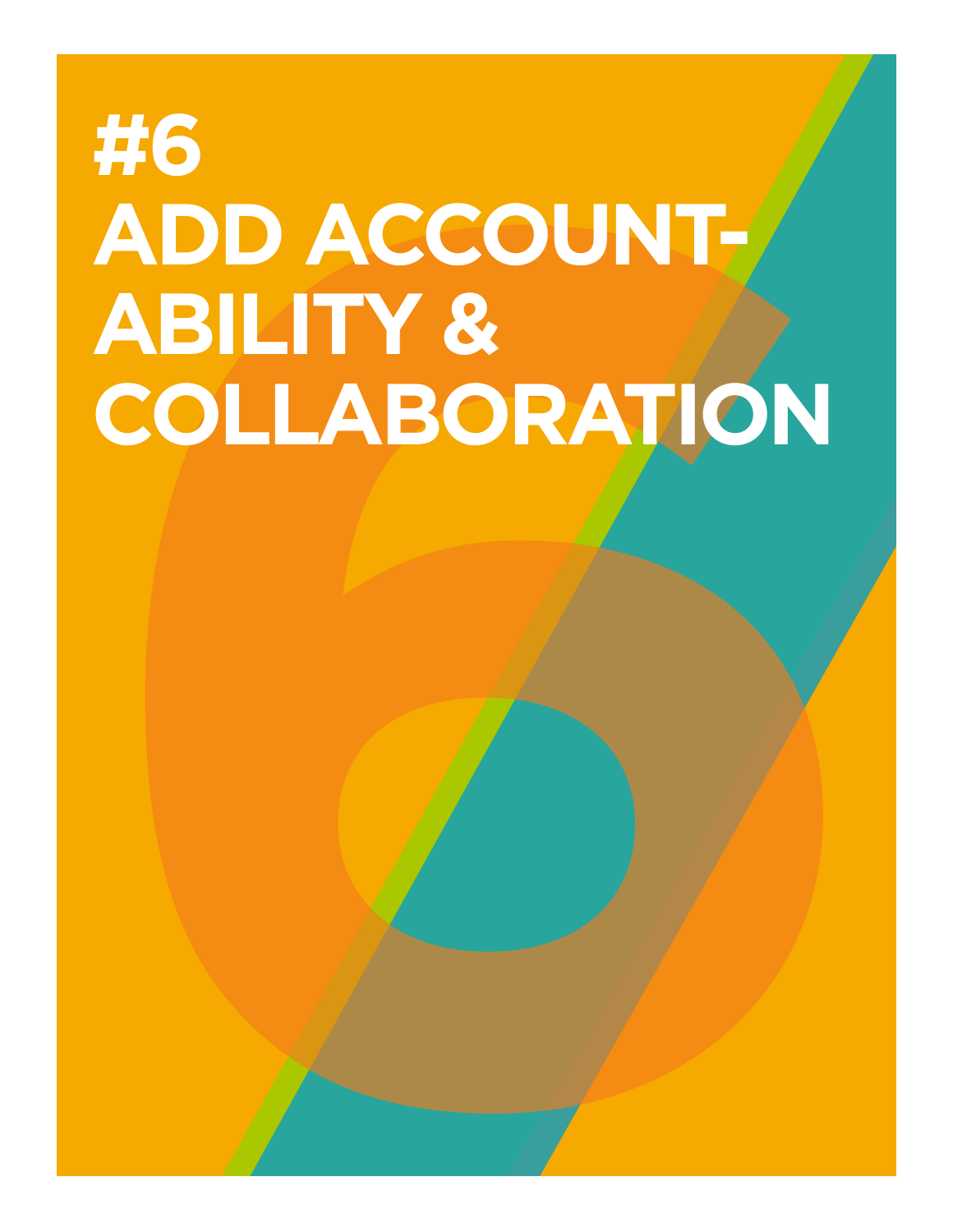### **06: ADD ACCOUNTABILITY & COLLABORATION**



Cloudwords offers a controlled workflow for multiple global users, including subject matter experts, native speakers, management, legal, and more. You can use in-house or preferred vendors, or take advantage of competitive bidding from Cloudwords' over **300** integrated translation service providers.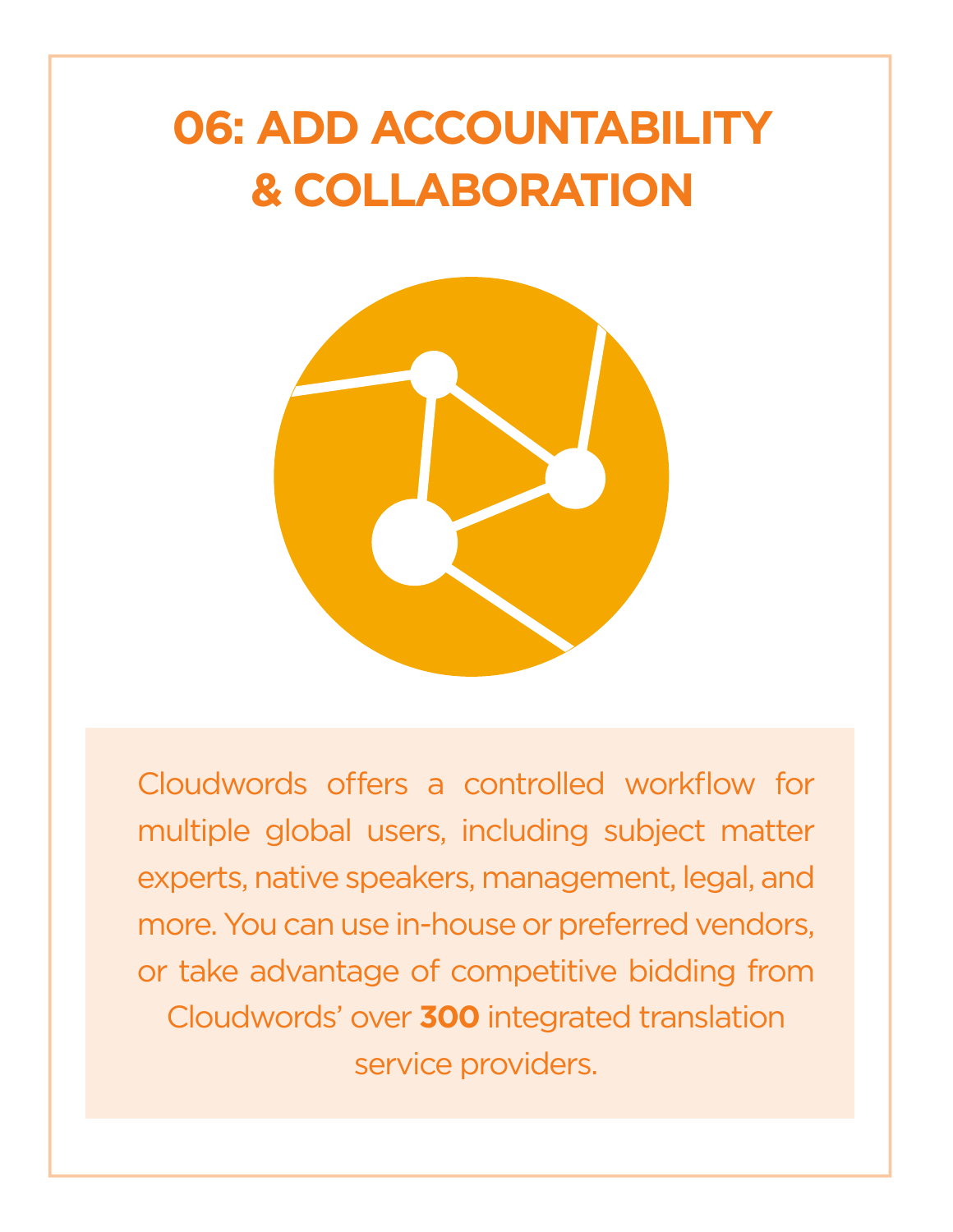## **#7<br>MANAGE MANAGE TRANSLATION #7 MANAGE TRANSLATION SPEND**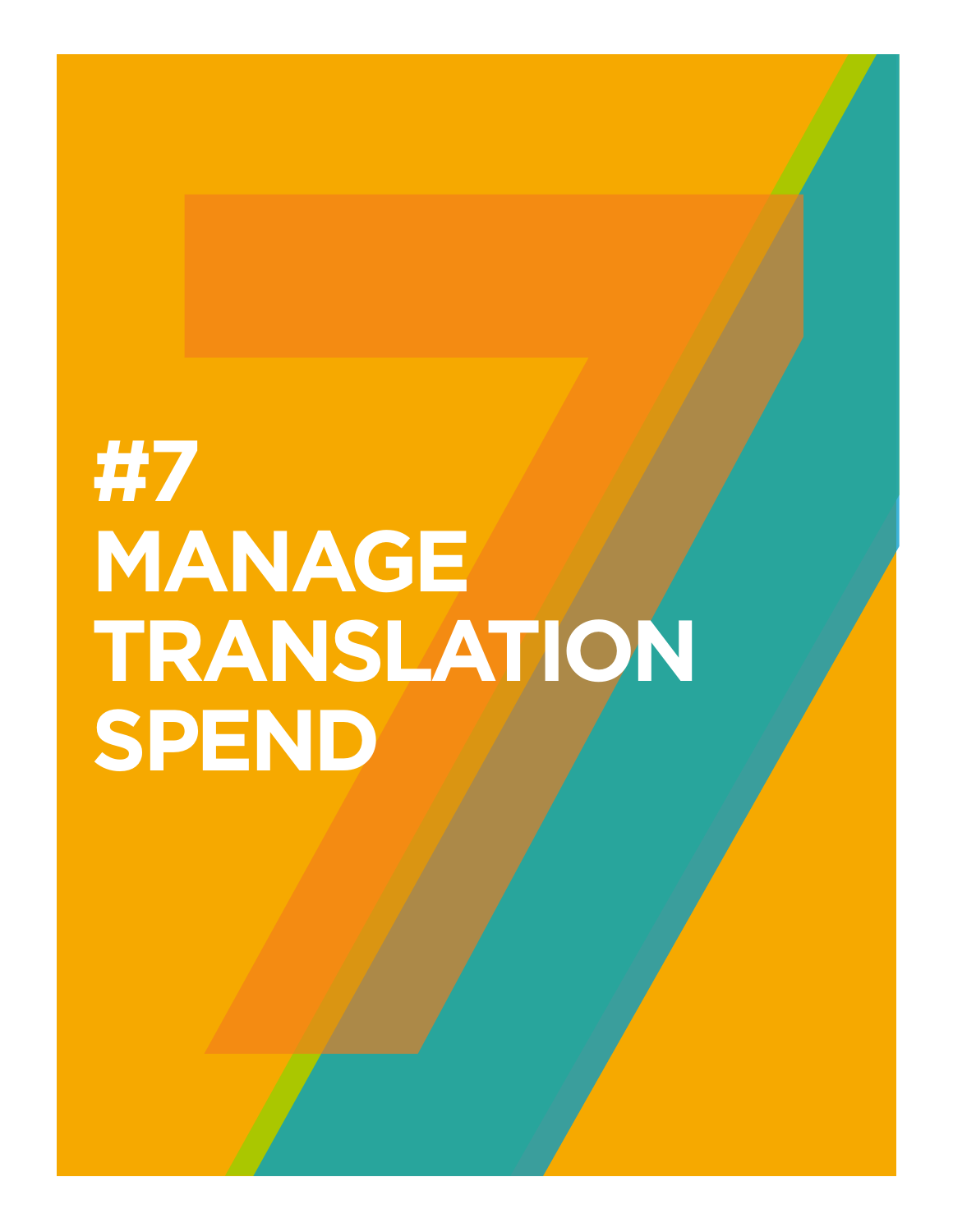

It's easy to view the audit trail, and to compare expenses to results with the robust insights and analytics a **TAP** provides. Rather than several different regional systems of accounting and project and vendor management, a **TAP**  simplifies the process by bringing it all together in one place.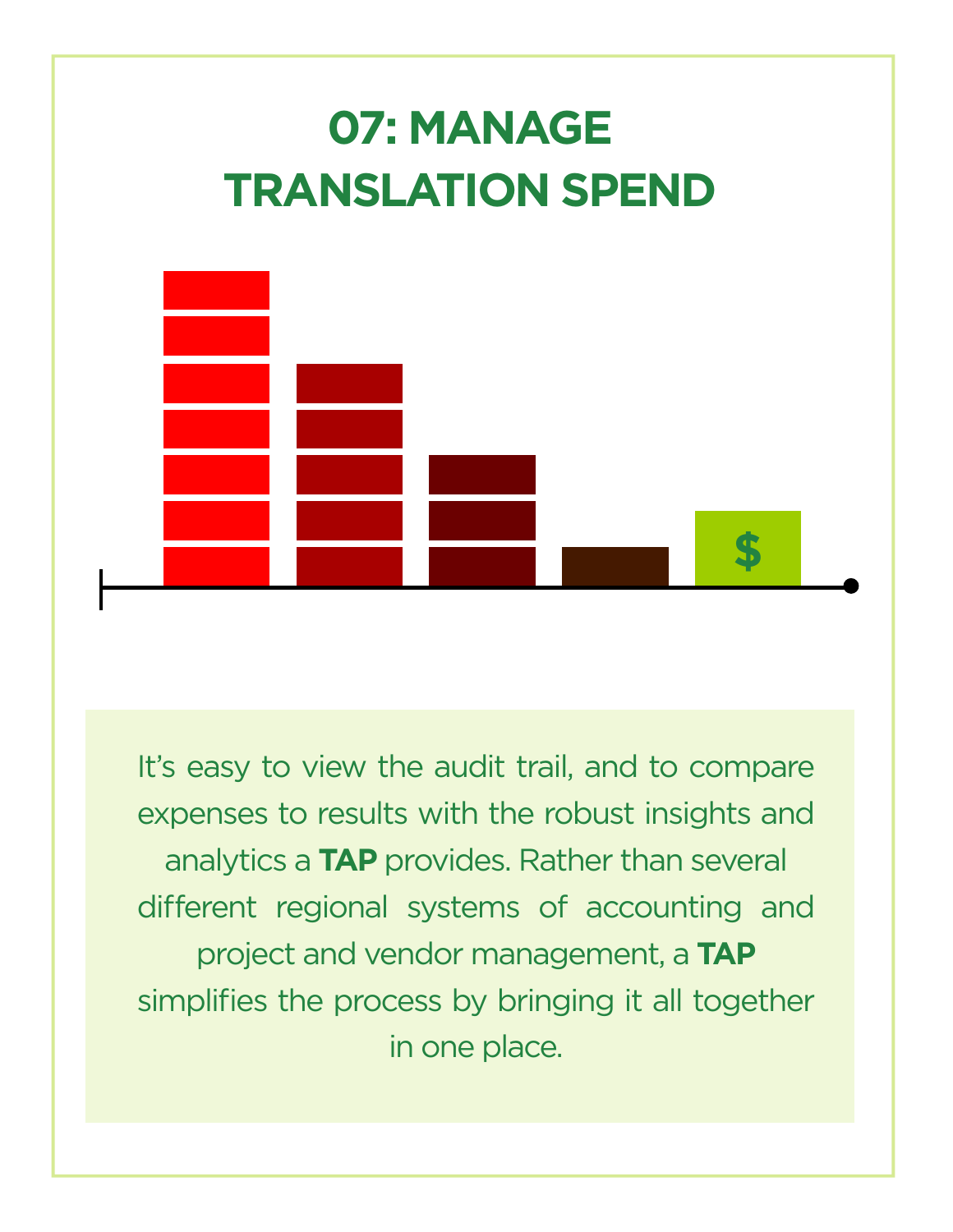### **<br>
BODAINTAIN A<br>
CONSISTENT<br>
BRAND<br>
AROUND<br>
THE WORLD #8 MAINTAIN A CONSISTENT BRAND AROUND THE WORLD**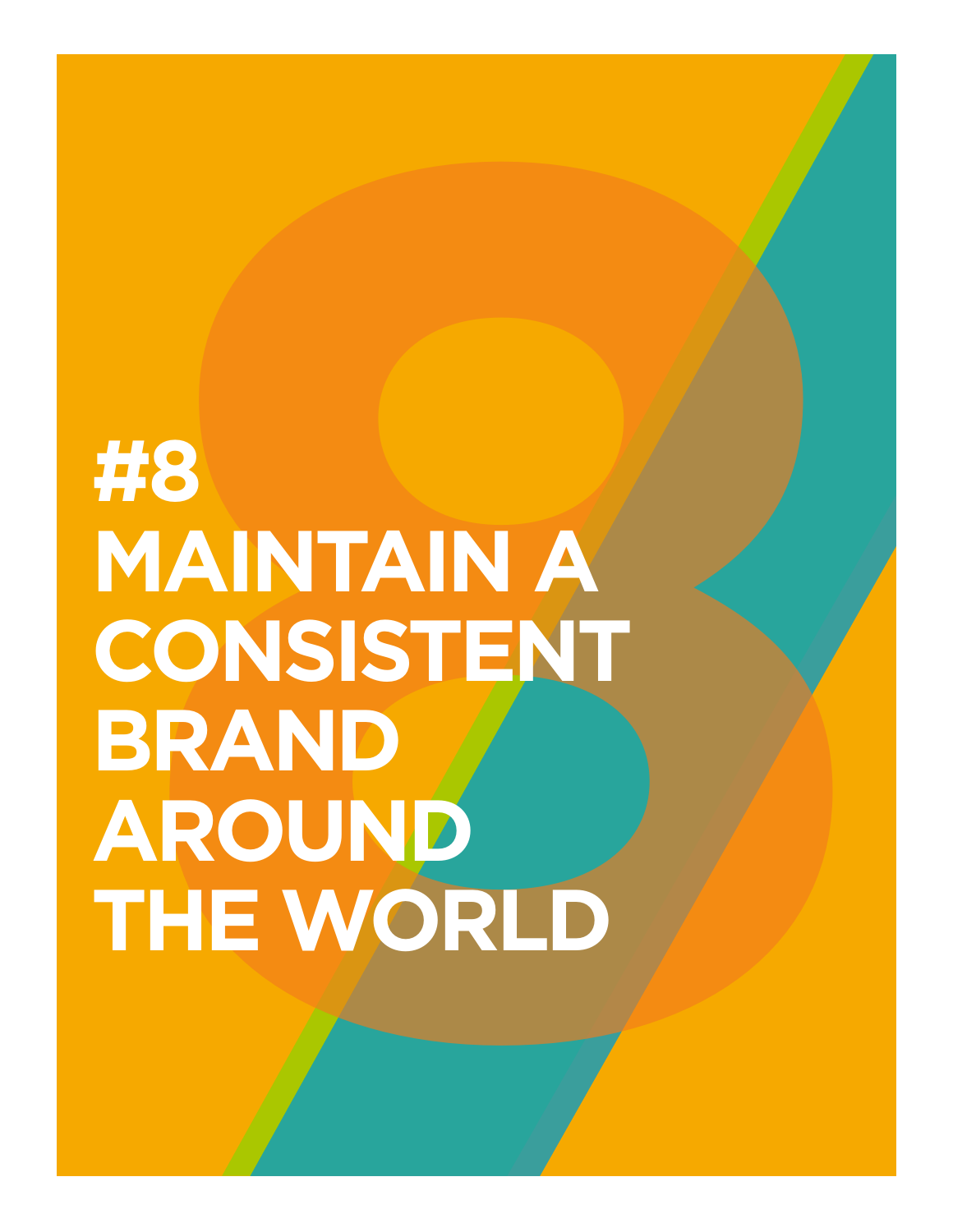### **08: MAINTAIN A CONSISTENT BRAND AROUND THE WORLD**



A **TAP** means that templates and campaigns are all centrally controlled, but content and translation are open for local interpretation.

A **TAP** reduces brand dilution dramatically.